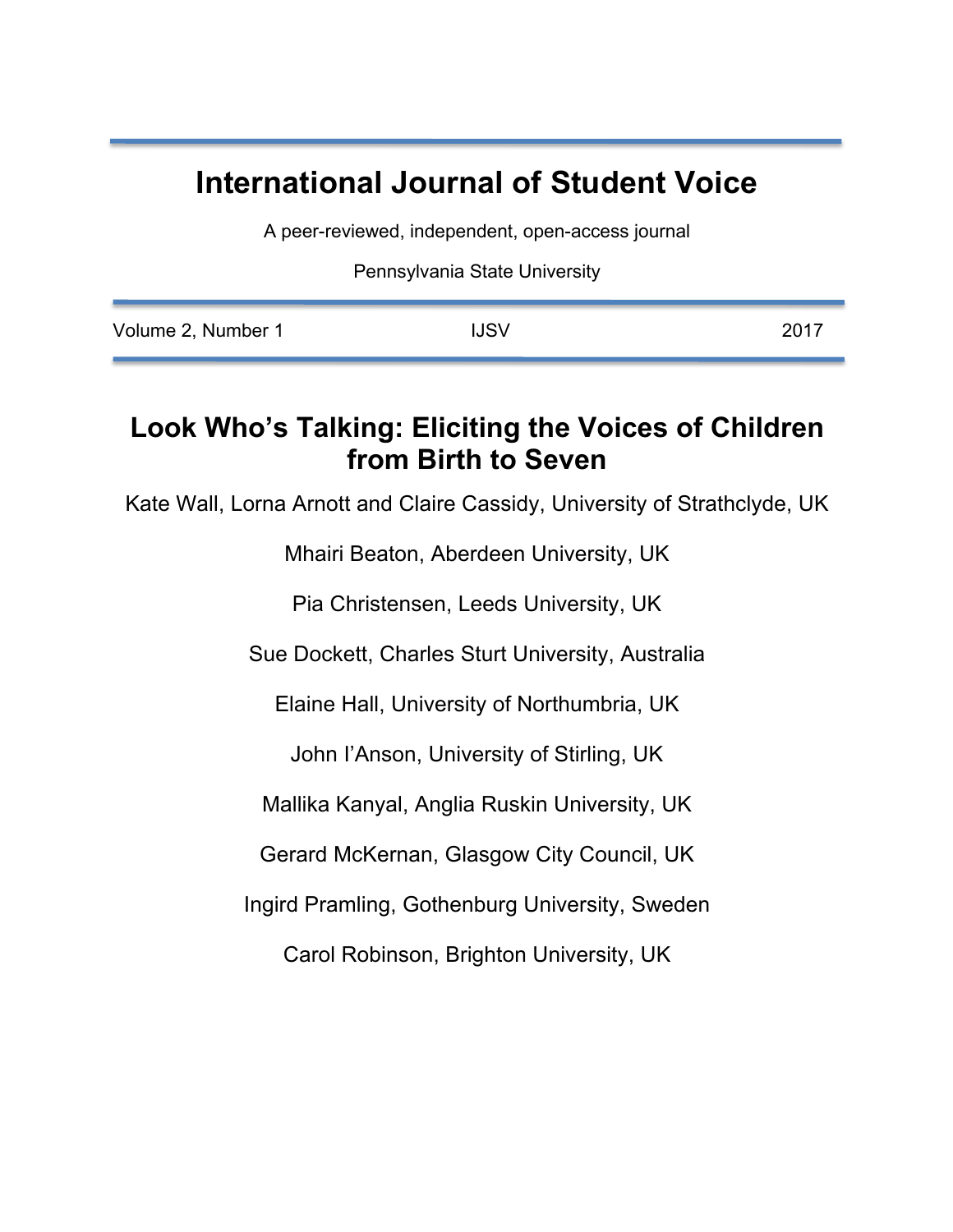## **Citation:**

Wall, K., Arnott, L., Cassidy, C. Beaton, M., Christensen, P., Dockett, S., … Robinson, C. (2017). Look Who's Talking: Eliciting the voices of children from birth to seven. *International Journal of Student Voice, 2*(1). https://ijsv.psu.edu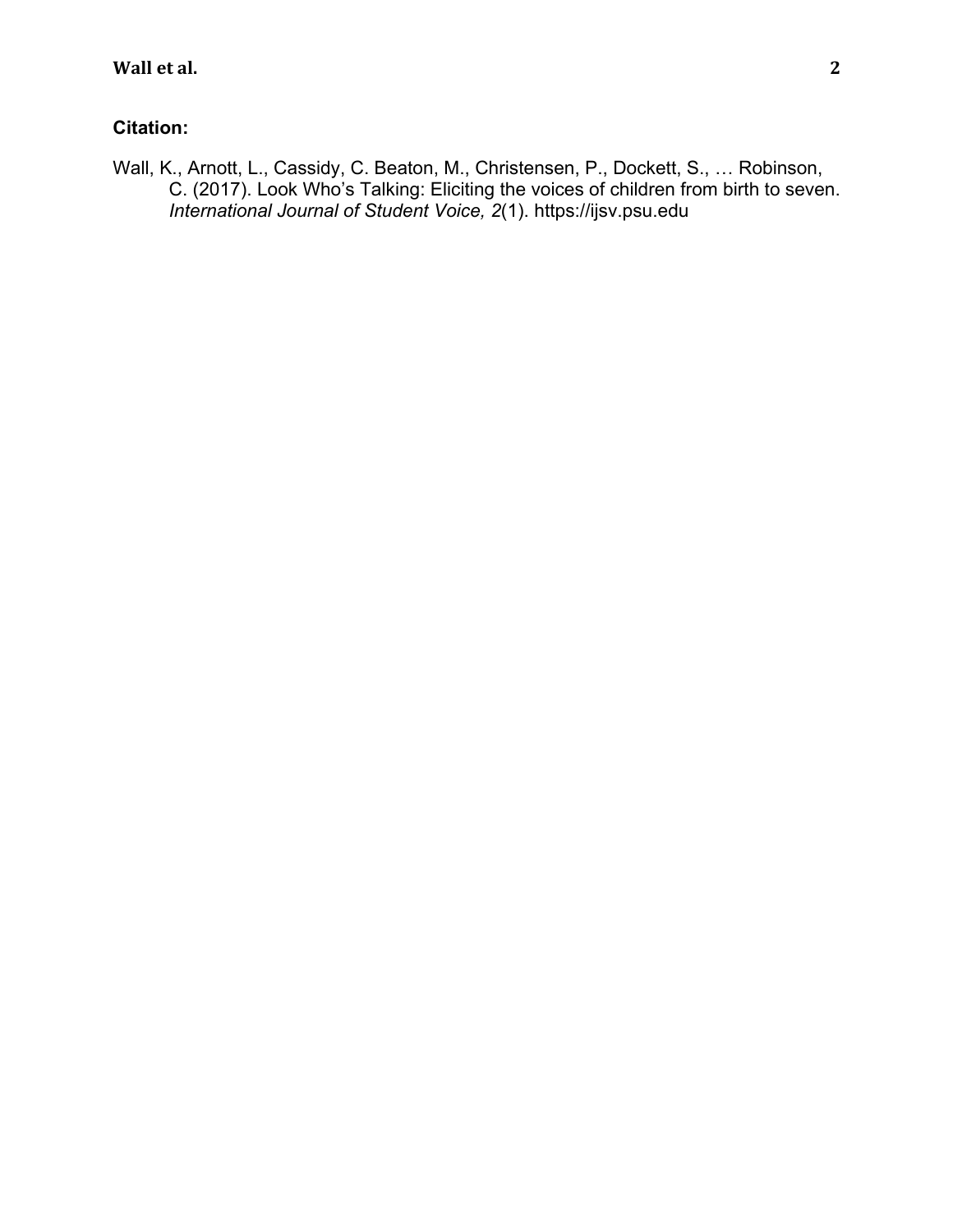Look Who's Talking: Eliciting the Voices of Children from Birth to Seven was an international seminar series funded by the University of Strathclyde, Glasgow, Scotland, that brought together researchers and practitioners who work with young children (birth to seven) to give and support "voice" in respect to different aspects of their lived experience; in other words, to elicit voice. The intention was to create a space for individuals working in this relatively underdeveloped field to work in a collaborative process, engaging with associated theory and practice. The aims of the seminars were: to move debate forward; to develop guidelines and provocations for practice; and to advance understandings of the affordances and constraints on the implementation of Article 12 of the United Nations Convention on the Rights of the Child (UNCRC) with young children.

The series was comprised of two seminars, one in January and one in June 2017, each of three and a half days' duration. The first focused predominantly on mapping the field, sharing and discussing experiences and practices, and exploring the affordances and constraints of eliciting the voices of those aged seven and under. It is this seminar on which this commentary focuses. The second, held in June 2017, aimed to synthesize participants' thinking and identify the needs and opportunities for development within the field.

The January seminar started with a range of prompt questions, as listed below, but there was also a freedom and openness within the sessions that enabled the discussions to be flexible according to the needs and views of the group. These prompts were a guide only, developed by a subset of the participants at the point of applying for funding. They were used as a prompt to engage potential participants and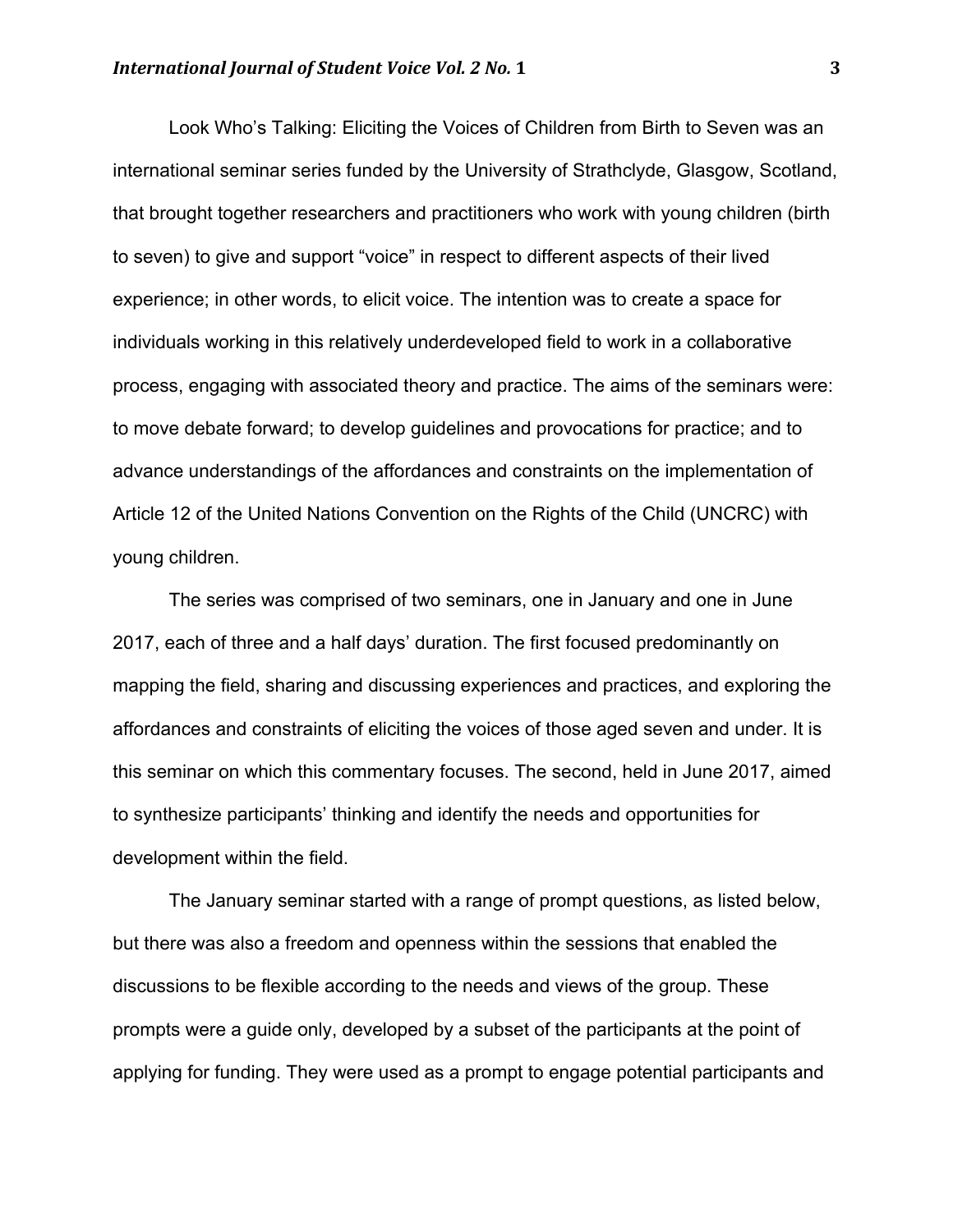### **Wall et al.** 4

then as an aide memoire within the discussion. They are useful here as providing a snapshot of the kinds of enquiries that were ongoing.

- How do experts understand the concept of "voice" (in terms of Article 12) when working with young children?
- What does "authentic voice" mean in relation to children aged seven and under?
- Can children aged seven and under have an informed voice?
- In what areas might children aged seven and under have an informed voice, and in what areas might they not—and how is this decision made?
- How are current practices (pedagogic and methodological) being used to elicit voice with young children?
- What range of specific tools and practices are there that facilitate the elicitation of voices when researching the perspectives of children aged seven and under?
- What are the overarching ethical considerations of eliciting voice?

The commitment in the seminars was for open dialogue; this was achieved through creating spaces with minimum structure so as not to curtail or limit conversations. Although challenging in many ways, this was an attempt to allow for a natural evolution in discussions. This was particularly important, given that the group had previously not worked together in this form and represented a diversity of approaches in working with young children. To predetermine activities and topics would have limited the authenticity of the exploratory intent of the seminar. On reflection, and this can be seen in some of the discussion represented by the fourth graphic, and most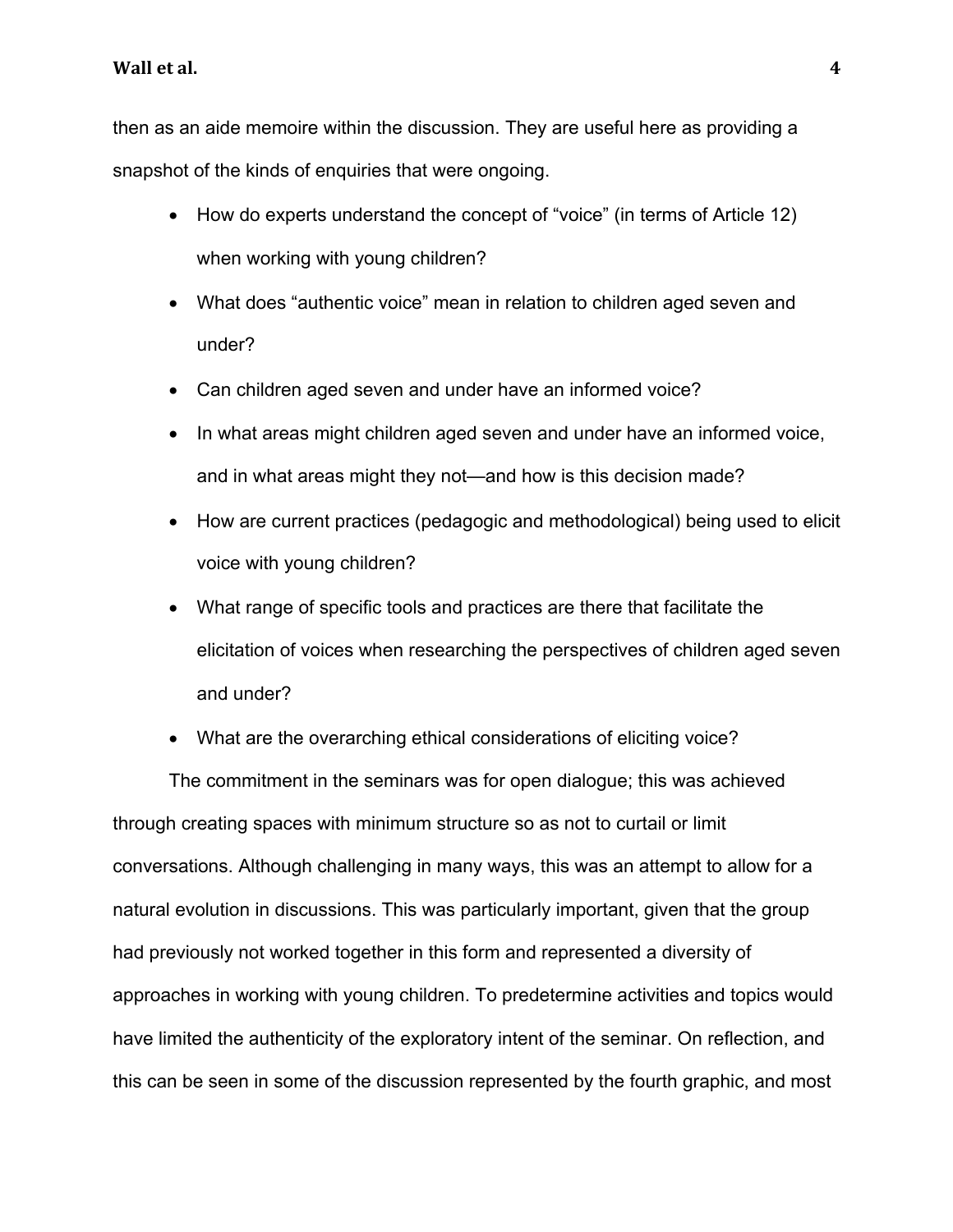participants could see that there were interesting parallels between the way the group worked in this academic context and the methods and approaches used to elicit the voice of young children, such as in the kinds of scaffolding used and the dispositions facilitated in participants. There were aspects of the way meaningful dialogue was created that were essentially consistent regardless of age, including the use of open questions, tools that are supportive of thinking and speaking, avoidance of jargon and shared vocabulary, and the importance of authenticity and recognition of the listener an equally important to the speaker.

In a similar productive parallel to the visual techniques used by many of us to elicit voice, a graphic facilitator was employed to support reflective and strategic thinking across the days within each seminar, and to create the link between the seminars in January and July. She created graphic minutes of each of the individual sessions by capturing and representing the key ideas, points of discussion and the flow of concepts. These were reviewed regularly by seminar participants. The graphics presented here emerged from the first seminar; one per day for each of the of the three and a half days, focusing predominantly on mapping the field, sharing and discussing experiences and practices, and exploring the affordances and constraints of participants' experiences.

There are four graphics organized under the following loose headings.

1. **Introductions**. The first time we all met was the first session of the first seminar, and although many of us were familiar with each other's work, only some of us had met previously, so this element of the seminar was characterized by a sharing of tentative thinking and ways of working—a general familiarization process. In the graphic, it is possible to see us playing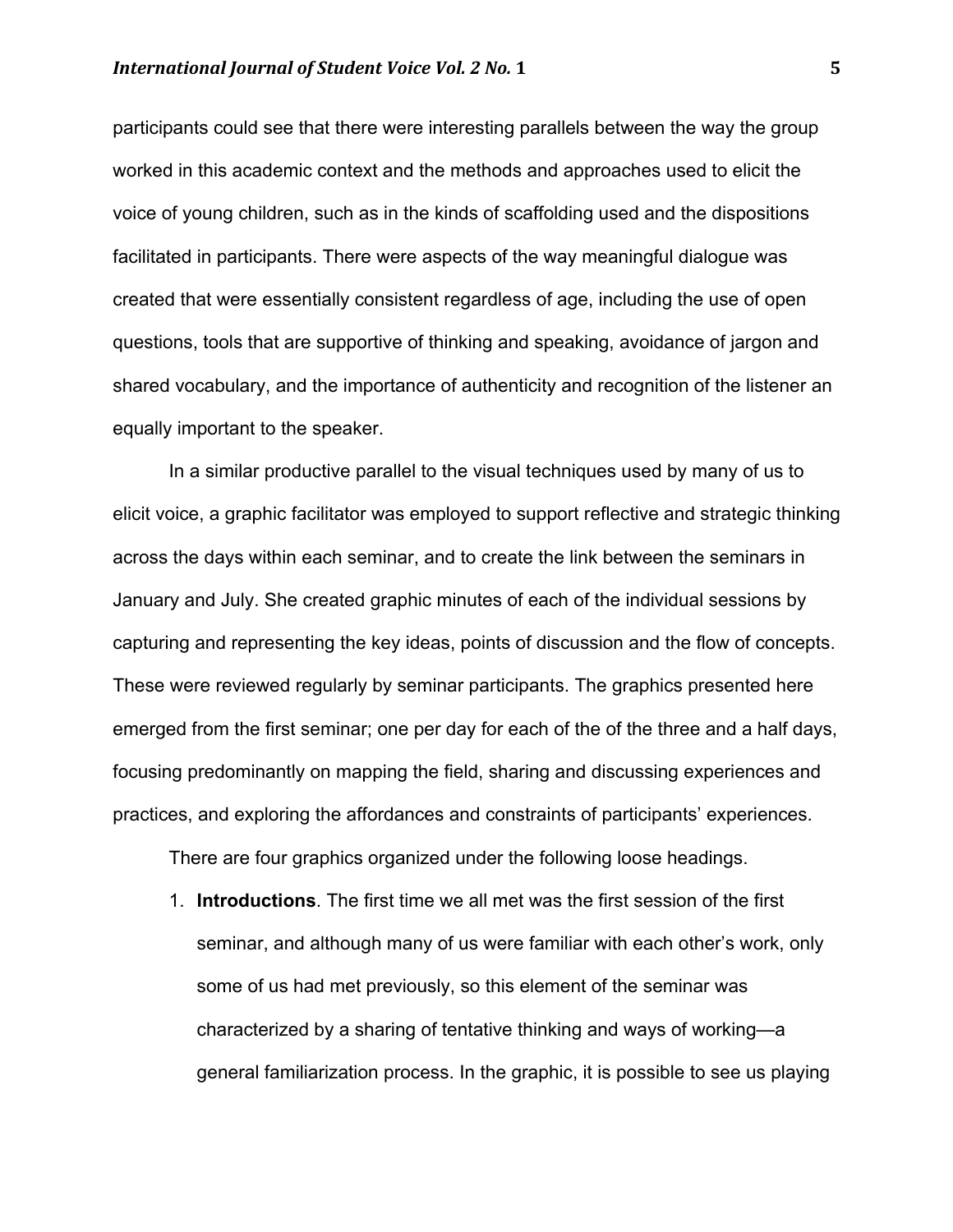with terminology common to the field, such as participation, civic engagement, voice, rights, democracy, and co-construction. This allowed us tentatively to debate and question each other's understandings. It was very evident at this point that the term voice was challenging, not just with regard the target age group, but also in our conceptual understandings of what it means to have a voice, to be listened to, and what this meant in regard to different contexts and in relation to the "listener." The favorite alternative to "voice" was "perspectives," but the group could not reach an agreement as to which was the most preferable term to use. Although the conversation was very conceptual, we could not move too far away from the practices we had seen that facilitated voice and this is where we decided, as a group, to head.

2. **Starting with practice**. After day one's quite conceptual examination of the topic, and with better knowledge of each other, the group collectively decided that day two should focus on practice, although whether this should be research or pedagogic practice, or both, was an early aspect of the conversation. The discussion revolved around our own experiences of eliciting voice, successes and failures. Particular attention was given to the Scottish system, which has enshrined the UNCRC within its policy guidelines, although the extent to which this manifests in practice across institutions and age phases is open to debate. From this we were able to look at the characteristics of spaces, of adults, and of the children involved. A variety of examples were given and explored critically. This allowed, as evidenced in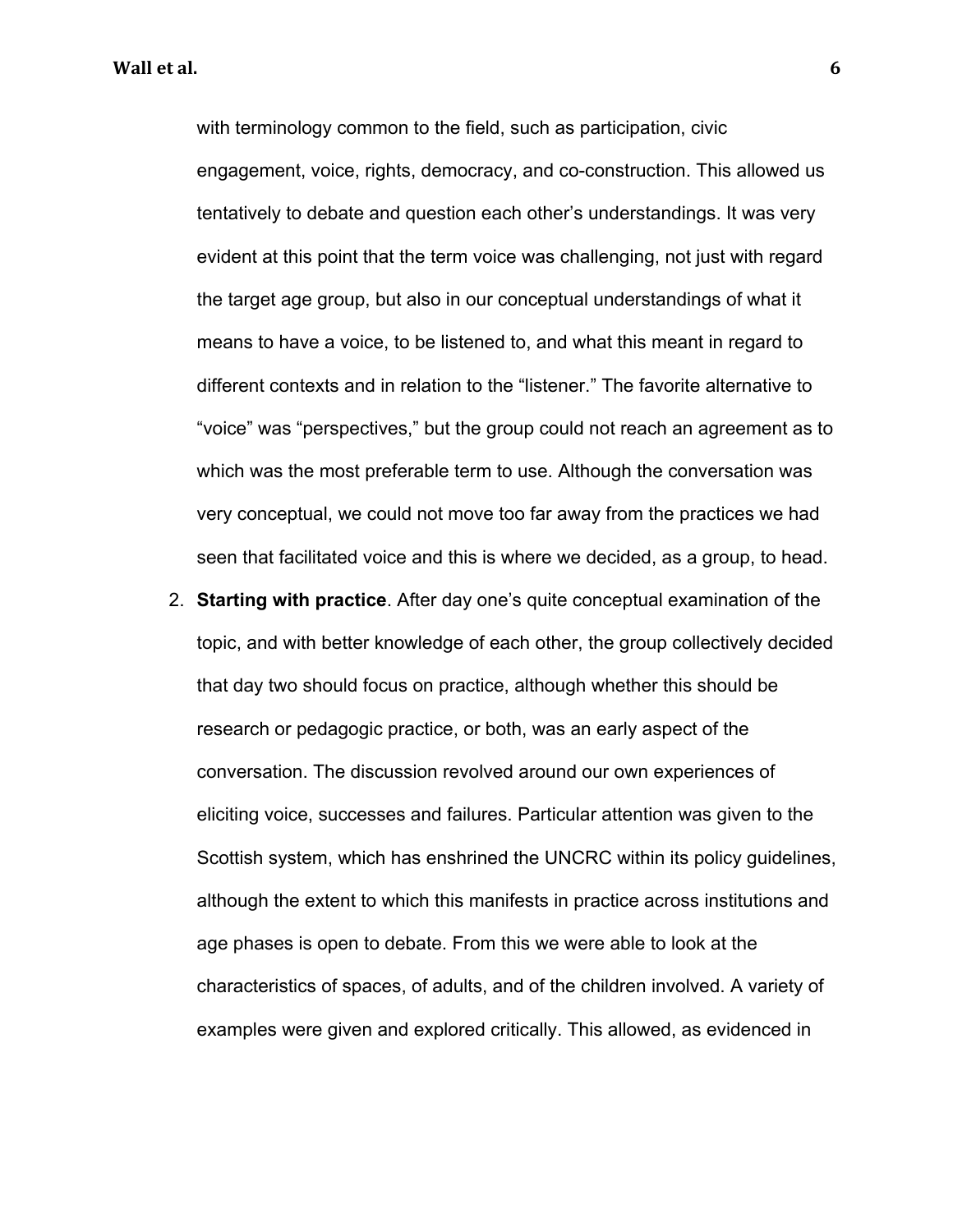the graphic minutes, key characteristics of contexts and associated practices to emerge.

3. **Reflecting.** In the morning of day three we all visited Glasgow City Council early years or primary school settings that were identified as having interesting practice around eliciting voice. These settings included Family Learning Centres that were committed to community participation and support, and Rights Respecting Schools. This proved to be very motivational and inspiring for the afternoon's discussion. It is interesting to note that the graphic minutes only represent half a day's dialogue and yet are the same length as those recording a full day's session. The focus for the discussion was our observations from the morning visits. Within the graphic minutes, it is possible to see that the beliefs, dispositions, understandings, and skills of the adults working with the young children were very much foregrounded in our reflections of what we had seen. It often came down to whether the adults themselves had a voice, within their organization or more widely, as to whether they reciprocated in providing spaces for the children. The role that they took in modeling, encouraging, supporting, and facilitating a child to take an active role and how they provided a response or shared action based on this dialogue was fundamental. The extent to which this role was more or less important with young children was discussed with quite a lot of disagreement, once more highlighting our different understandings of the term voice.

As a result, the last part of the afternoon was dedicated to a Community of Philosophical Inquiry (CoPI) session (Cassidy, 2007) in which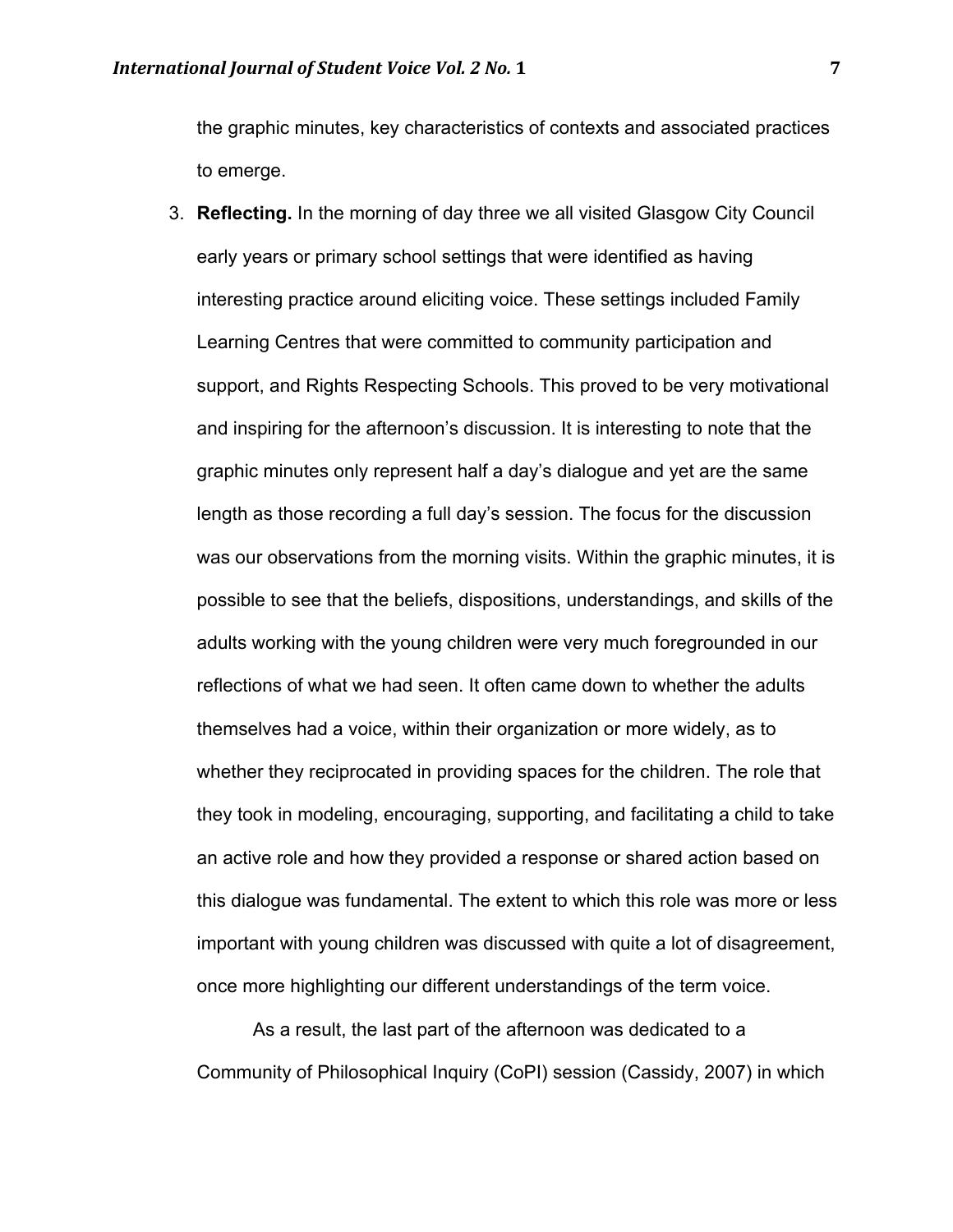we engaged with the question, what do we mean by voice? This can be seen documented in the last third of the graphic minutes. This process was particularly fruitful in allowing delegates to challenge their own conceptualization of voice because the structure of CoPI necessitated that individuals make connections with previous contributions to the dialogue, therefore placing a relational expectation on our thinking. We were unable to argue a stance in isolation, or to refer to external authority for our reasongiving, so the understandings that emerged were genuinely co-constructed. With CoPI, there need not be a final consensus or agreement, however, the dialogue between the group served to make transparent assumptions and where terms were being conflated, confused, elucidated, and consistent, thereby facilitating future discussions in the seminar by engaging in a more thorough interrogation of the key concepts.

4. **Planning**. In the last day of the January seminar (captured in graphic four) we looked forward, considering how we should develop and share our thinking over the short term (between the two seminars), at the June event and beyond. A key consideration was how to include the voices of children and practitioners in our musings and to fulfil a commitment to partnership working. We were keen that this was not solely an academic exercise and that we took opportunities to share what we had been talking about with colleagues, students, and practitioners in an attempt to codify our outcomes and also to explore further areas of dissonance. There was a strong ethical and moral prerogative about this.